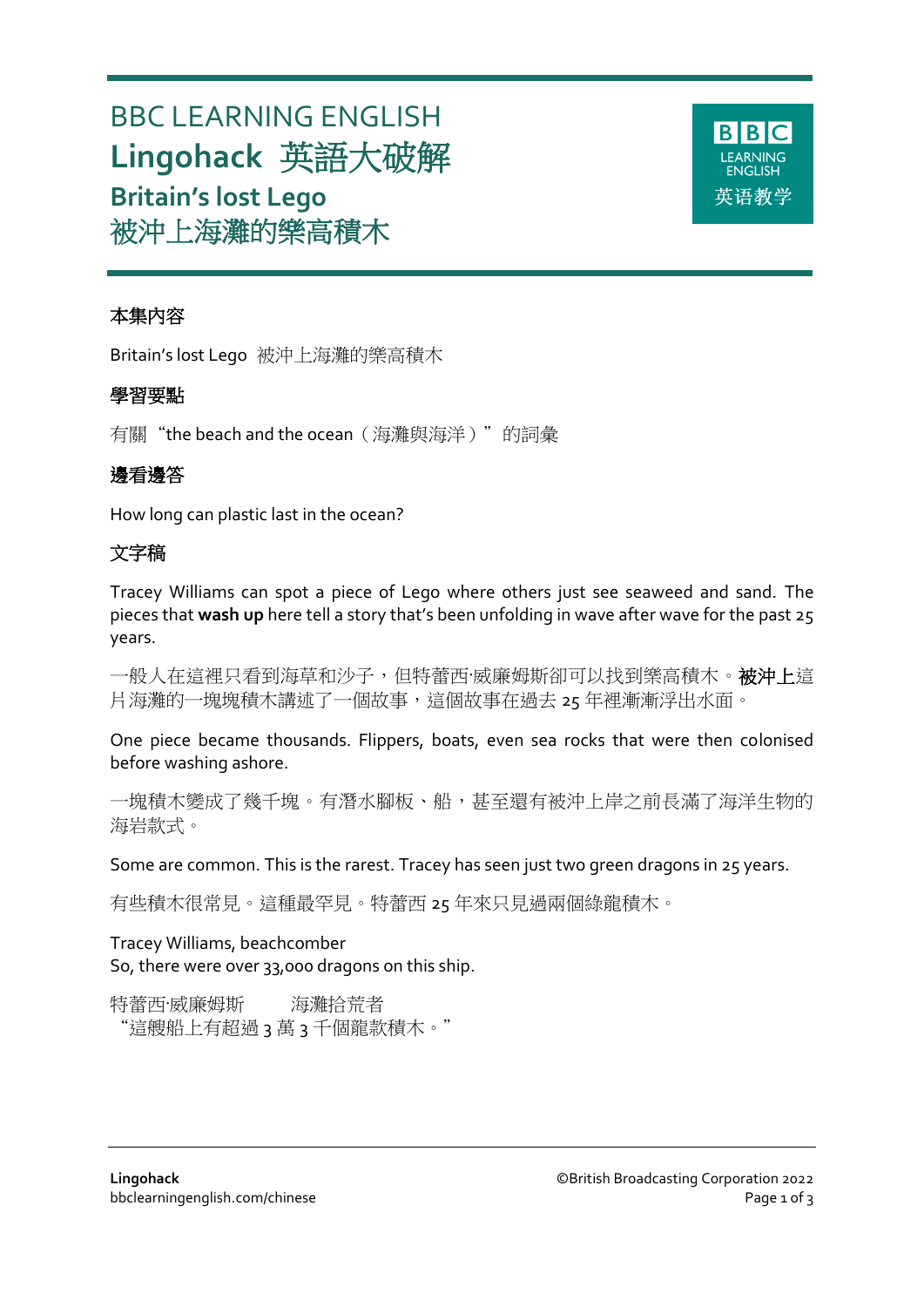Andrew Plant, BBC correspondent

And presumably, along, you found most of the pieces along, along the **shoreline** yourself, but you've never found one of these.

安德魯·普蘭特 BBC 通訊員 "想必這裡的大部分積木都是你自己沿著**海岸線**發現的,但你從沒找到過這種。"

Tracey Williams, beachcomber I've never found a green dragon.

特蕾西·威廉姆斯 海灘拾荒者 "我從來沒找到過綠色的龍。"

Andrew Plant, BBC correspondent Tell me about the green dragon.

安德魯·普蘭特 BBC 通訊員 "給我講講綠龍的故事。"

Tracey Williams, beachcomber

So, back in '97 our next-door neighbour found one of the green dragons, and then this week a beach cleaner here in North Cornwall [England] found one, so, and that's it – so, the green dragon.

特蕾西·威廉姆斯 海灘拾荒者

"那是 1997 年,住我們隔壁的鄰居發現了一個綠龍積木,然後就在這周,英格蘭北康 沃爾的一位海灘清潔工也發現了一個,就是它——綠色的龍。"

25 years ago, this ship lost 62 containers 20 miles **off the coast**. One was full of five million pieces of Lego.

25 年前,這艘船在離海岸 20 英里處掉落了 62 個集裝箱。其中一個集裝箱裡裝滿了 500 萬塊樂高積木。

Where it washes up now has told scientists much about the **ocean currents**, but also about how plastic in our oceans can last not just for decades, but hundreds of years.

積木現在被沖上岸的地方為科學家提供了很多關於洋流的資訊,也表明我們海洋中的 塑膠不僅會持續存在幾十年,甚至是數百年。

## Claire Giner, The 2 Minute Foundation

So, all of these bits here that are less than half a centimetre are considered a microplastic, and eventually these will break up into smaller and smaller pieces and become nanoplastic. We have no way of measuring how much is out there in the oceans and how much is coming in on every single **tide**. But if you ask anyone that looks at the beaches and looks at the microplastics, they will tell you just how many thousands of bits there are.